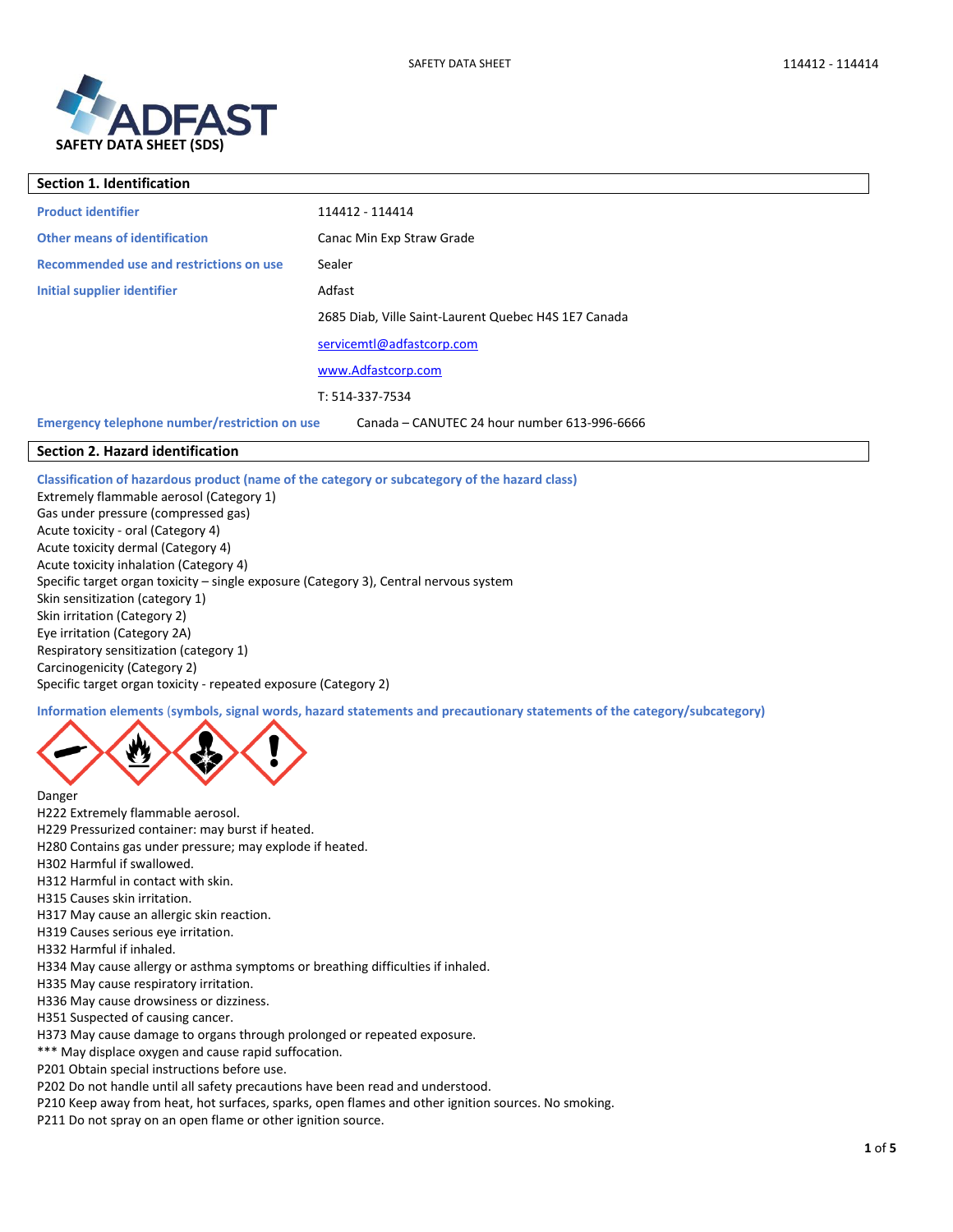P251 Do not pierce or burn, even after use.

P260 Do not breathe dust/fume/gas/mist/vapours/spray.

P264 Wash hands/nails/face thoroughly after handling.

P270 Do not eat, drink or smoke when using this product.

P271 Use only outdoors or in a well-ventilated area.

P272 Contaminated work clothing should not be allowed out of the workplace.

P280 Wear gloves/protective clothing/eye protection/face protection.

P284 Wear respiratory protection.

P302 + P352 IF ON SKIN, Wash with plenty of water for several minutes.

P333 + P313 IF SKIN irritation or rash occurs: Get medical attention.

P362 + P364 Take off contaminated clothing and wash it before reuse.

P305 + P351 + P338 IF IN EYES, Rinse cautiously with water for several minutes. Remove contact lenses, if present and easy to do. Continue rinsing.

P337 + P313 If eye irritation persists: Get medical attention.

P314 Get medical attention if you feel unwell.

P308 + P313 IF exposed or concerned: Get medical attention.

P301 + P312 IF SWALLOWED: Call a doctor if you feel unwell.

P330 Rinse mouth.

P304 + P340 IF INHALED: Remove person to fresh air and keep comfortable for breathing.

P312 Call a doctor if you feel unwell.

P342 + P311 If experiencing respiratory symptoms: Call a doctor.

P410+P412+P403+P233 Protect from sunlight. Do not expose to temperatures exceeding 50 °C/122 °F. Store in a well-ventilated area. Keep container tightly closed.

P405 Store locked up.

P501 Dispose of contents/container into safe container in accordance with local, regional or national regulations.

**Other hazards known** None

| Section 3. Composition/information on ingredients |                            |                          |
|---------------------------------------------------|----------------------------|--------------------------|
| <b>Chemical name (common name/synonyms)</b>       | <b>CAS number or other</b> | <b>Concentration (%)</b> |
| Isocyanic acid, polymethylenepolyphenylene ester  | 9016-87-9                  | >25                      |
| 2-Propanol, 1-chloro-, phosphate (3:1)            | 13674-84-5                 | $25 - 30$                |
| Isobutane                                         | 75-28-5                    | < 10                     |
| Propane                                           | 74-98-6                    | < 5                      |
| 2.2'-DimorpholinyIdiethyI ether                   | 6425-39-4                  | $\leq 1$                 |
| Castor oil                                        | 8001-79-4                  | $10 - 15$                |
| Copolymer                                         | $---$                      | < 5                      |
| Dimethyl ether                                    | 115-10-5                   | $10 - 15$                |

# **Section 4. First-aid measures**

**Inhalation** IF INHALED: Remove person to fresh air and keep comfortable for breathing. Get medical attention if you feel unwell. IF exposed or concerned: Call a doctor.

Ingestion **IF SWALLOWED:** Immediately call a doctor. DO NOT INDUCE VOMITING. NEVER give anything by mouth if victim is rapidly losing consciousness, or is unconscious or convulsing. Rinse mouth thoroughly with water. Have victim drink two glasses of water. If vomiting occurs naturally, have victim lean forward to reduce risk of aspiration. **Skin contact** IF ON SKIN, Wash with plenty of water for several minutes. (15-20) IF SKIN irritation or rash occurs: Get medical attention.

**Eye contact** IF IN EYES, Rinse cautiously with water for several minutes (15-20). Remove contact lenses, if present and easy to do. Continue rinsing. If eye irritation persists: Get medical attention.

**Most important symptoms and effects (acute or delayed)** Causes serious eye irritation. Causes skin irritation.

**Indication of immediate medical attention/special treatment** In all cases, call a doctor. Do not forget this document.

## **Section 5. Fire-fighting measures**

**Specific hazards of the hazardous product (hazardous combustion products)**  Carbon oxides and other irritant/toxic gases and fumes.

**Suitable and unsuitable extinguishing media**

In case of fire: Use carbon dioxide, chemical powder agent and appropriate foam to extinguish.

**Special protective equipment and precautions for fire-fighters**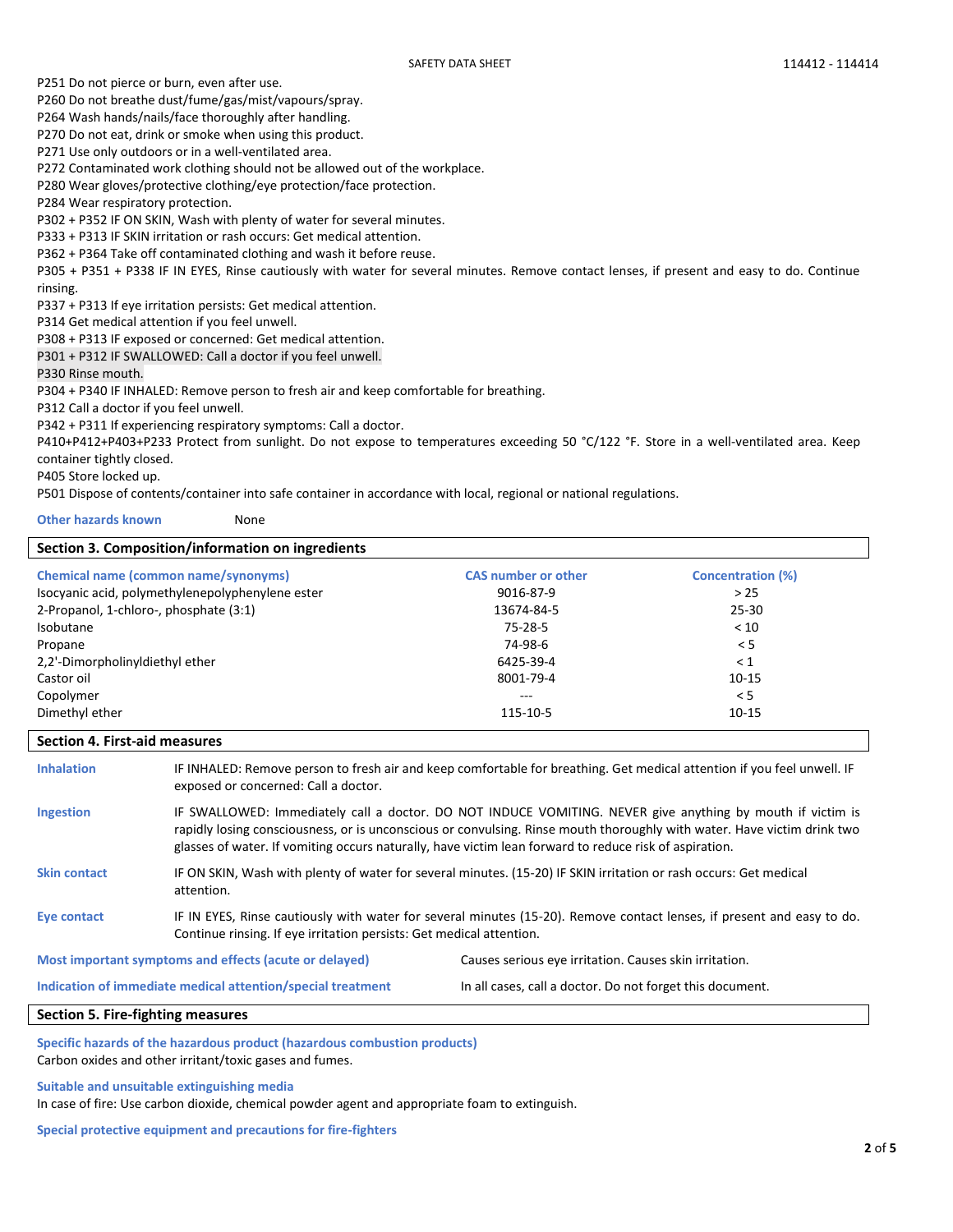## SAFETY DATA SHEET SAFET SAFET SAFETY DATA SHEET SAFETY DATA SHEET

During a fire, irritating/toxic smoke and fumes may be generated. Do not enter fire area without proper protection. Firefighters should wear proper protective equipment and self-contained breathing apparatus with full facepiece. Shield personnel to protect from venting, rupturing or bursting cans. Move containers from fire area if it can be done without risk. Water spray may be useful in cooling equipment and cans exposed to heat and flame.

## **Section 6. Accidental release measures**

## **Personal precautions, protective equipment and emergency procedures**

Restrict access to area until completion of clean-up. Ensure clean-up is conducted by trained personnel only. All persons dealing with clean-up should wear the appropriate protective equipment (See Section 8).

## **Methods and materials for containment and cleaning up**

Ventilate area of release. Stop the leak if it can be done safely. Contain and absorb any spilled liquid concentrate with inert absorbent material, then place material into a container for later disposal (see Section 13). Contaminated absorbent material may pose the same hazards as the spilled product. Notify the appropriate authorities as required.

## **Section 7. Handling and storage**

## **Precautions for safe handling**

Wear gloves/protective clothing/eye protection/face protection.

Before handling, it is very important that engineering controls are operating, and that protective equipment requirements and personal hygiene measures are being followed. People working with this chemical should be properly trained regarding its hazards and its safe use. Inspect containers for leaks before handling. Label containers appropriately. Ensure proper ventilation. Do not breathe dust/fume/gas/mist/vapours/spray. Avoid contact with eyes, skin and clothing. Keep away from heat, sparks and flame. Avoid generating high concentrations of dusts, vapours or mists. Keep away from incompatible materials (Section 10). Keep containers closed when not in use. Empty containers are always dangerous. Refer also to Section 8.

## **Conditions for safe storage, including any incompatibilities**

Store in a well-ventilated place. Keep container tightly closed. Keep cool. Store locked up. Store away from incompatible materials (Section 10). Inspect all incoming containers to make sure they are properly labelled and not damaged. Storage area should be clearly identified, clear of obstruction and accessible only to trained personnel. Inspect periodically for damage or leaks.

## **Section 8. Exposure controls/Personal protection**

**Control parameters (biological limit values or exposure limit values and source of those values)**  Exposure limits: CAS 74-98-6 & 75-28-5 – ACGIH – TLV-TWA (STEL) & PEL-TWA 1000 ppm; Dust – PEL-TWA 15 mg/m<sup>3</sup> (total dust) & 5 mg/m<sup>3</sup> (respirable fraction);

### **Appropriate engineering controls**

Use under well-ventilated conditions. Local exhaust ventilation system is recommended to maintain concentrations of contaminants below exposure limits. Make emergency eyewash stations, safety/quick-drench showers, and washing facilities available in work area.

## **Individual protection measures/personal protective equipment**

Respiratory protection is required if the concentrations are higher than the exposure limits. Use a NIOSH approved respirators if the exposure limits are unknown. We recommend wearing chemically protective gloves (impervious), and other protective clothing to prevent prolonged or repeated skin contact during all handling operations. We recommend wearing protective chemical splash goggles/safety glasses or other to prevent mists from entering the eyes. Wash hands/nails/face thoroughly after handling. Do not eat, drink or smoke when using this product. Practice good personal hygiene after using this material. Remove and wash contaminated work clothing before re-use.

## **Section 9. Physical and chemical properties**

| Appearance, physical state/colour<br>Various colour aerosol<br>Characteristic<br><b>Odour</b><br><b>Odour threshold</b><br>Not available | Not available<br><b>Vapour pressure</b><br><b>Vapour density</b><br>Not available<br><b>Relative density</b> |
|------------------------------------------------------------------------------------------------------------------------------------------|--------------------------------------------------------------------------------------------------------------|
| Not available                                                                                                                            | <b>Solubility</b>                                                                                            |
| рH                                                                                                                                       | Not available                                                                                                |
| <b>Melting/freezing point</b>                                                                                                            | <b>Partition coefficient - n-octanol/water</b>                                                               |
| Not available                                                                                                                            | Not available                                                                                                |
| Initial boiling point/range                                                                                                              | <b>Auto-ignition temperature</b>                                                                             |
| Not available                                                                                                                            | Not available                                                                                                |
| Not available                                                                                                                            | <b>Decomposition temperature</b>                                                                             |
| <b>Flash point</b>                                                                                                                       | Not available                                                                                                |
| <b>Evaporation rate</b>                                                                                                                  | Not available                                                                                                |
| Not available                                                                                                                            | <b>Viscosity</b>                                                                                             |
| Extremely flammable aerosol                                                                                                              | Not available                                                                                                |
| <b>Flammability (solids and gases)</b>                                                                                                   | <b>VOC</b>                                                                                                   |
| Upper and lower flammability/explosive limits                                                                                            | <b>Other</b>                                                                                                 |
| Not available                                                                                                                            | None known                                                                                                   |

## **Section 10. Stability and reactivity**

**Reactivity**

Does not react under the recommended storage and handling conditions prescribed.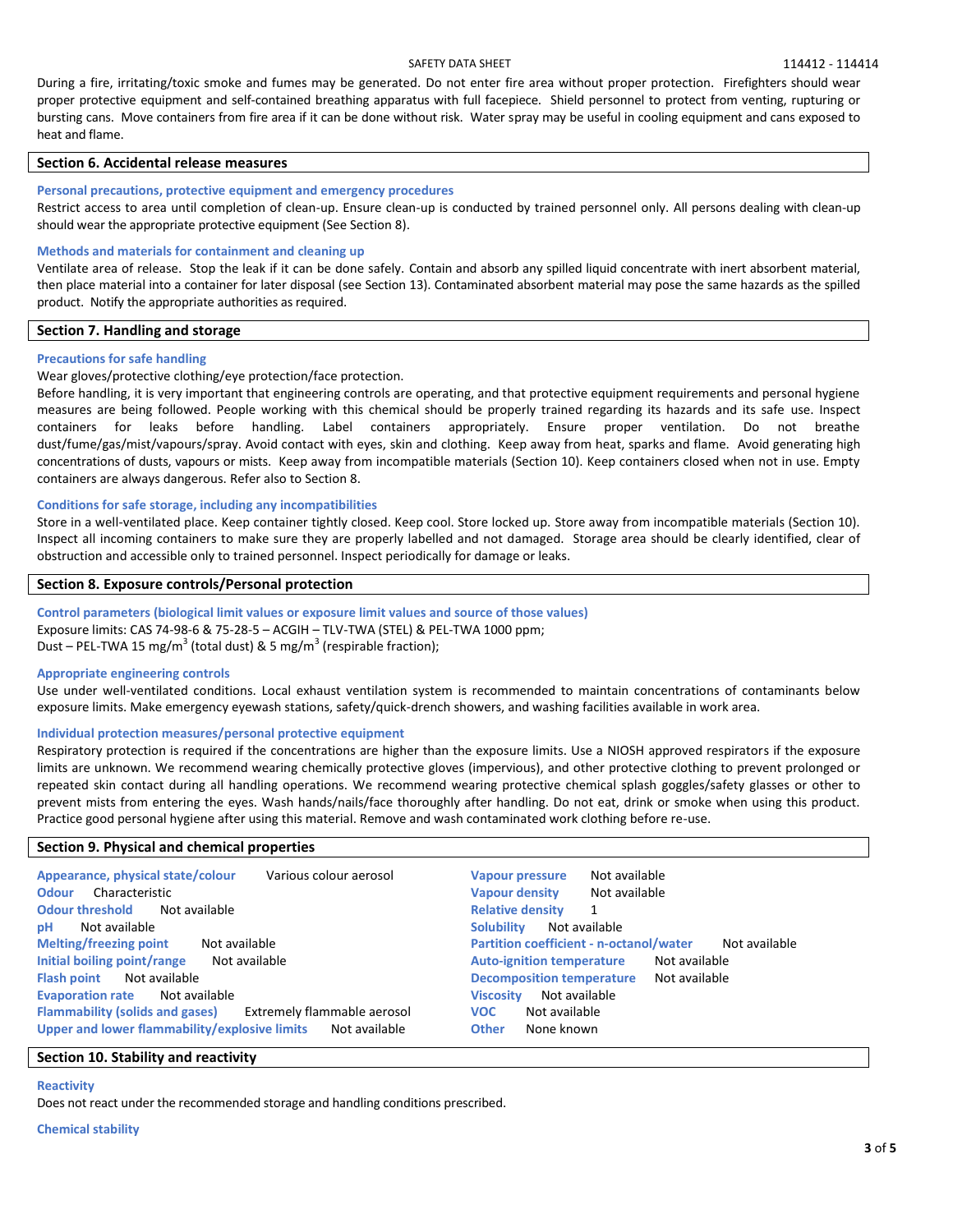## Stable under the recommended storage and handling conditions prescribed.

#### **Possibility of hazardous reactions**

Keep away from heat, hot surfaces, sparks, open flames and other ignition sources. Do not spray on an open flame or other ignition source. Do not pierce or burn, even after use. Protect from sunlight. Do not expose to temperatures exceeding 50 °C/122 °F.

#### **Conditions to avoid (static discharge, shock or vibration)**

Keep away from heat, hot surfaces, sparks, open flames and other ignition sources. No smoking. Do not spray on an open flame or other ignition source. Do not pierce or burn, even after use. Protect from sunlight. Do not expose to temperatures exceeding 50 °C/122 °F.

**Incompatible materials** Oxidizing materials; etc.

**Hazardous decomposition products** None known

#### **Section 11. Toxicological information**

#### **Information on the likely routes of exposure (inhalation, ingestion, skin and eye contact)**

Harmful if swallowed. Harmful in contact with skin. Causes skin irritation. May cause an allergic skin reaction. Causes serious eye irritation. Harmful if inhaled. May cause allergy or asthma symptoms or breathing difficulties if inhaled. May cause respiratory irritation. May cause drowsiness or dizziness. Suspected of causing cancer. May cause damage to organs through prolonged or repeated exposure. May displace oxygen and cause rapid suffocation.

#### **Symptoms related to the physical, chemical and toxicological characteristics**

Skin irritation, redness, stinging, pain; Eye irritation, redness, tearing; Respiratory tract irritation, coughing, shortness of breath, dizziness, drowsiness, nausea and headaches.

**Delayed and immediate effects (chronic effects from short-term and long-term exposure)**

Skin Sensitization – Possible; Respiratory Sensitization – Possible; Germ Cell Mutagenicity – No data available; Carcinogenicity – Ingredient listed by IARC, ACGIH, NTP or OSHA; Reproductive Toxicity – No data available; Specific Target Organ Toxicity — Single Exposure – Possible; Specific Target Organ Toxicity — Repeated Exposure – Possible; Aspiration Hazard – No data available; Health Hazards Not Otherwise Classified – No data available.

#### **Numerical measures of toxicity (ATE; LD<sup>50</sup> & LC50)**

CAS 13674-84-5 LD<sub>50</sub> Oral - Rat - 500 mg/kg; LC<sub>50</sub> 5 mg/L 4 hrs (rat); LD<sub>50</sub> Dermal – Rabbit - 1230 mg/kg; CAS 9016-87-9 LC<sub>50</sub> 490 mg/m<sup>3</sup> 4 hrs (rat); CAS 75-28-5 LC<sub>50</sub> 658000 mg/m<sup>3</sup> 4 hrs (rat); ATE not available in this document.

# **Section 12. Ecological information**

**Ecotoxicity (aquatic and terrestrial information)** No data available for this product

Persistence and degradability No data available

**Bioaccumulative potential** No data available

**Mobility in soil** No data available

**Other adverse effects** No data available

## **Section 13. Disposal considerations**

**Information on safe handling for disposal/methods of disposal/contaminated packaging** 

Dispose of contents/container into safe container in accordance with local, regional or national regulations.

## **Section 14. Transport information**

**UN number; Proper shipping name; Class(es); Packing group (PG) of the TDG Regulations** UN1950; AEROSOLS; CLASS 2.1

**UN number; Proper shipping name; Class(es); Packing group (PG) of the 49 CFR (USA)** UN1950; AEROSOLS; CLASS 2.1

**UN number; Proper shipping name; Class(es); Packing group (PG) of the IMDG (maritime)**